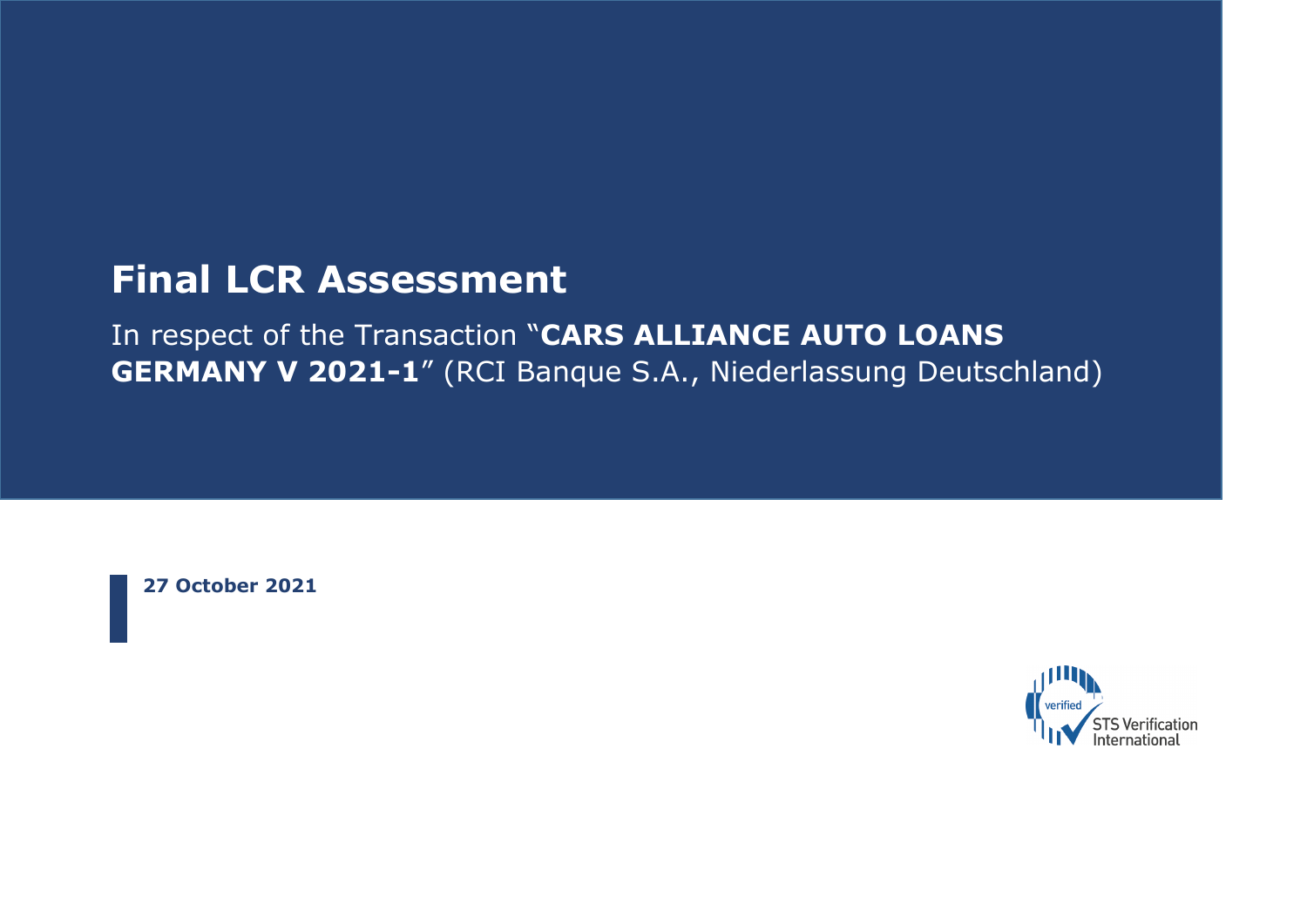

#### **Authorization of SVI as third party**

STS Verification International GmbH ("SVI") has been authorized by the German Federal Financial Supervisory Authority (Bundesanstalt für Finanzdienstleistungsaufsicht, "BaFin"), as the competent authority pursuant to Article 29 of the Securitisation Regulation, to act in all EU countries as third party pursuant to Article 28 of the Securitisation Regulation to verify compliance with the STS Criteria pursuant to Articles 19 to 26e of the Securitisation Regulation ("STS Verification"). Moreover, SVI performs additional services including the verification of compliance of securitisations with (i) Article 243 of the Capital Requirements Regulation (Regulation (EU) 2017/2401 dated 12 December 2017, amending Regulation (EU) No 575/2013 on prudential requirements for credit institutions and investment firms) ("CRR Assessment"), (ii) Article 270 (senior positions in synthetic SME securitisations) of the CRR ("Article 270 Assessment"), (iii) Article 13 of the Delegated Regulation (EU) 2018/1620 on liquidity coverage requirement for credit institutions dated 13 July 2018, amending Delegated Regulation (EU) 2015/61 to supplement Regulation (EU) No 575/2013 of the European Parliament and the Council with regard to liquidity coverage requirements for Credit Institutions ("LCR") ("LCR Assessment"), and (iv) the STS Criteria, in respect of existing securitisations and potential deficiencies regarding compliance with the STS Criteria ("Gap-Analysis").

#### **Mandating of SVI and verification steps**

On 18 February 2021, SVI has been mandated by the Originator (RCI Banque S.A., Niederlassung Deutschland) to verify compliance with the STS criteria pursuant to Article 28 of the Securitisation Regulation for the securitisation transaction "CARS ALLIANCE AUTO LOANS GERMANY V 2021-1".

As part of our verification work for a previous transaction, we have met with representatives of RCI Banque S.A., Niederlassung Deutschland to conduct an onsite due diligence meeting in Neuss on 18 March 2019. In addition, we have discussed selected aspects of the Transaction with RCI Banque S.A., Niederlassung Deutschland and legal counsel and obtained additional information on the transaction structure, the underwriting and servicing procedures of RCI Banque S.A., Niederlassung Deutschland and the underlying transaction documentation.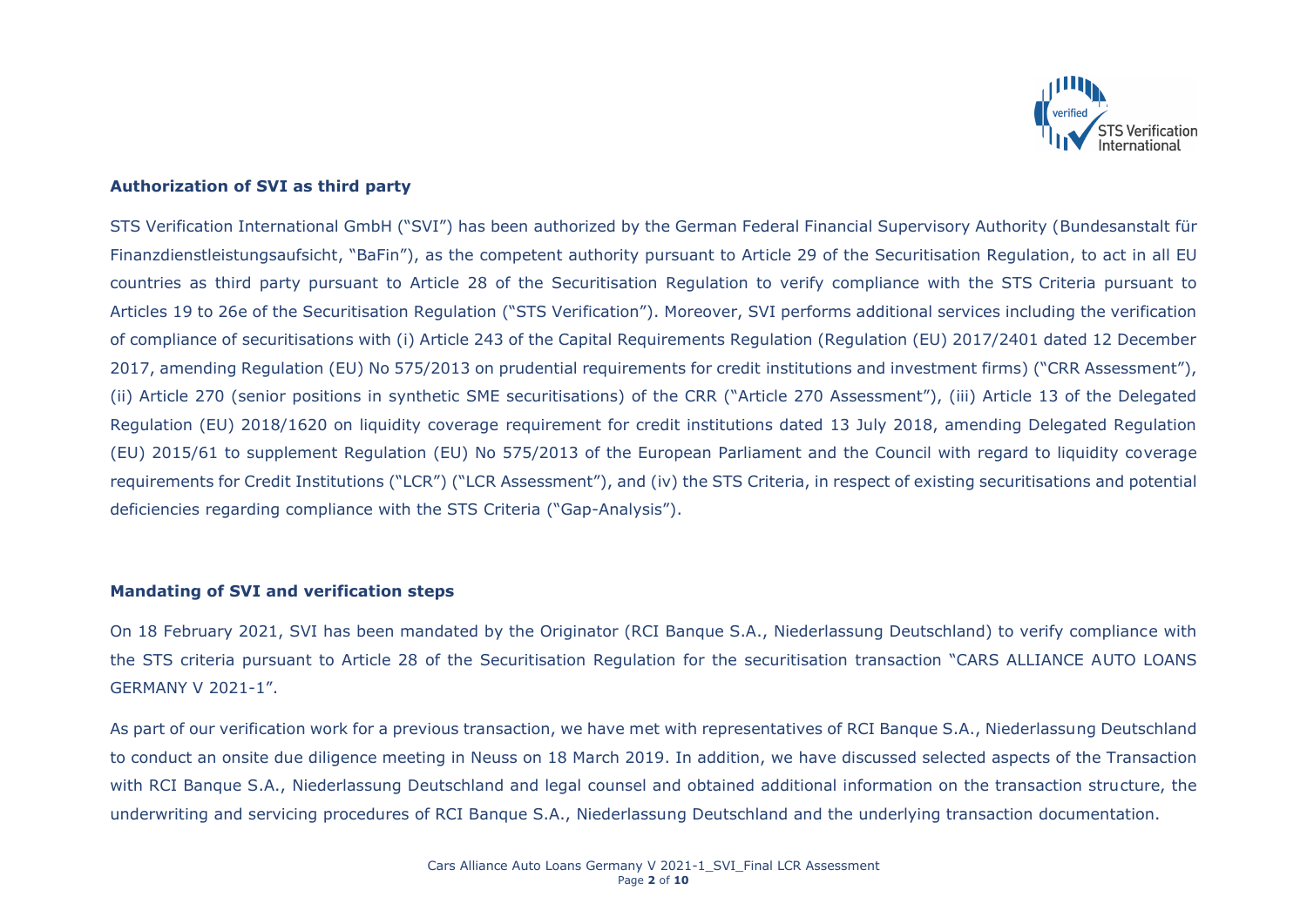

For the purposes of this Final LCR Assessment, we have reviewed the following documents and other information related to the Transaction:

- Prospectus
- Master Receivables Transfer Agreement
- Additional information received by e-mail, such as confirmations, comments, etc.

### **Verification Methodology**

The fulfilment of each verification point in this Final LCR Assessment provided to the Originator is evaluated based on the three fulfilment values (traffic light status):

| Criterion is fully met                                                         |  |
|--------------------------------------------------------------------------------|--|
| Criterion is mostly met, but with comments or requests for missing information |  |
| Criterion not (yet) met based on available information                         |  |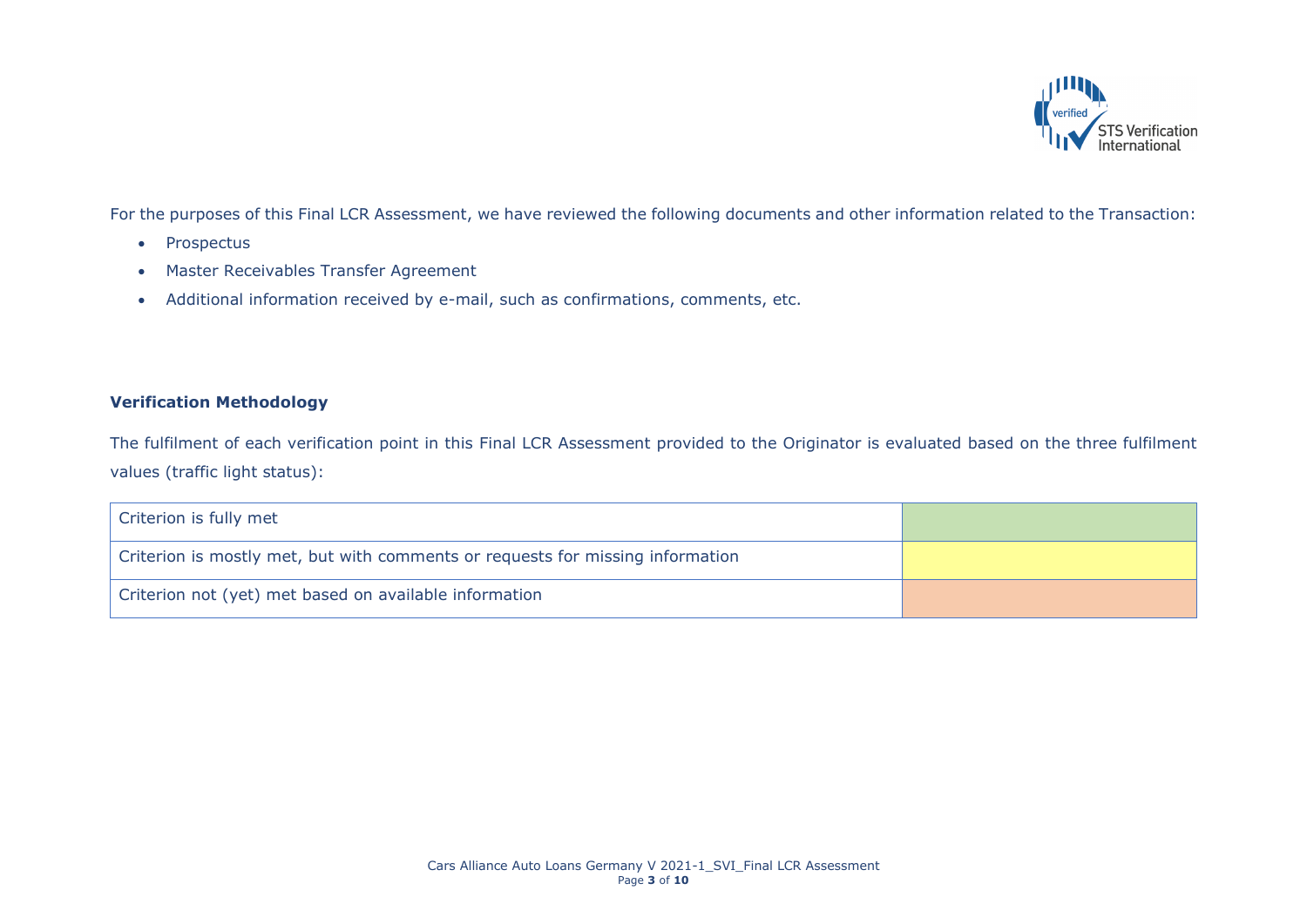

#### **Disclaimer of SVI**

SVI grants a registered verification label "verified – STS VERIFICATION INTERNATIONAL" if a securitisation complies with the requirements for simple, transparent and standardised securitisation as set out in Articles 19 to 26e of the Securitisation Regulation ("STS Reguirements"). The same registered verification label is used by SVI in the context of a CRR Assessment, Article 270 Assessment, LCR Assessment and Gap-Analysis. The aim of the Securitisation Regulation is to restart high-quality securitisation markets, and the intention of implementing a framework for simple, transparent and standardised transactions with corresponding STS criteria shall contribute to this. However, it should be noted that the STS verification performed by SVI does not affect the liability of an originator or special purpose vehicle in respect of their legal obligations under the Securitisation Regulation. Furthermore, the use of verification services from SVI shall not affect the obligations imposed on institutional investors as set out in Article 5 of the Securitisation Regulation or set out in the CRR, LCR and other relevant regulations, respectively. Notwithstanding confirmation by SVI, which verifies compliance of a securitisation with the STS Requirements, such verification by SVI does not ensure the compliance of a securitisation with the general requirements of the Securitisation Regulation.

SVI has carried out no other investigations or surveys in respect of the issuer or the notes concerned other than as set out in this Final LCR Assessment and disclaims any responsibility for monitoring the Issuer's continuing compliance with these requirements or any other aspect of the issuer's activities or operations. In particular, SVI has relied on statements made in the Prospectus or other legal documentation of the Transaction and based its analysis on information provided directly or indirectly by the Originator or Sponsor of the Transaction. Investors should therefore not evaluate their investment in securitisation positions based on this Final LCR Assessment.

SVI has not provided any form of advisory, audit or equivalent service to the Originator, Issuer or Sponsor.

SVI assumes due performance of the contractual obligation thereunder by each of the parties and the representations made and warranties given in each case by any persons to SVI or in any of the documents are true, not misleading and complete.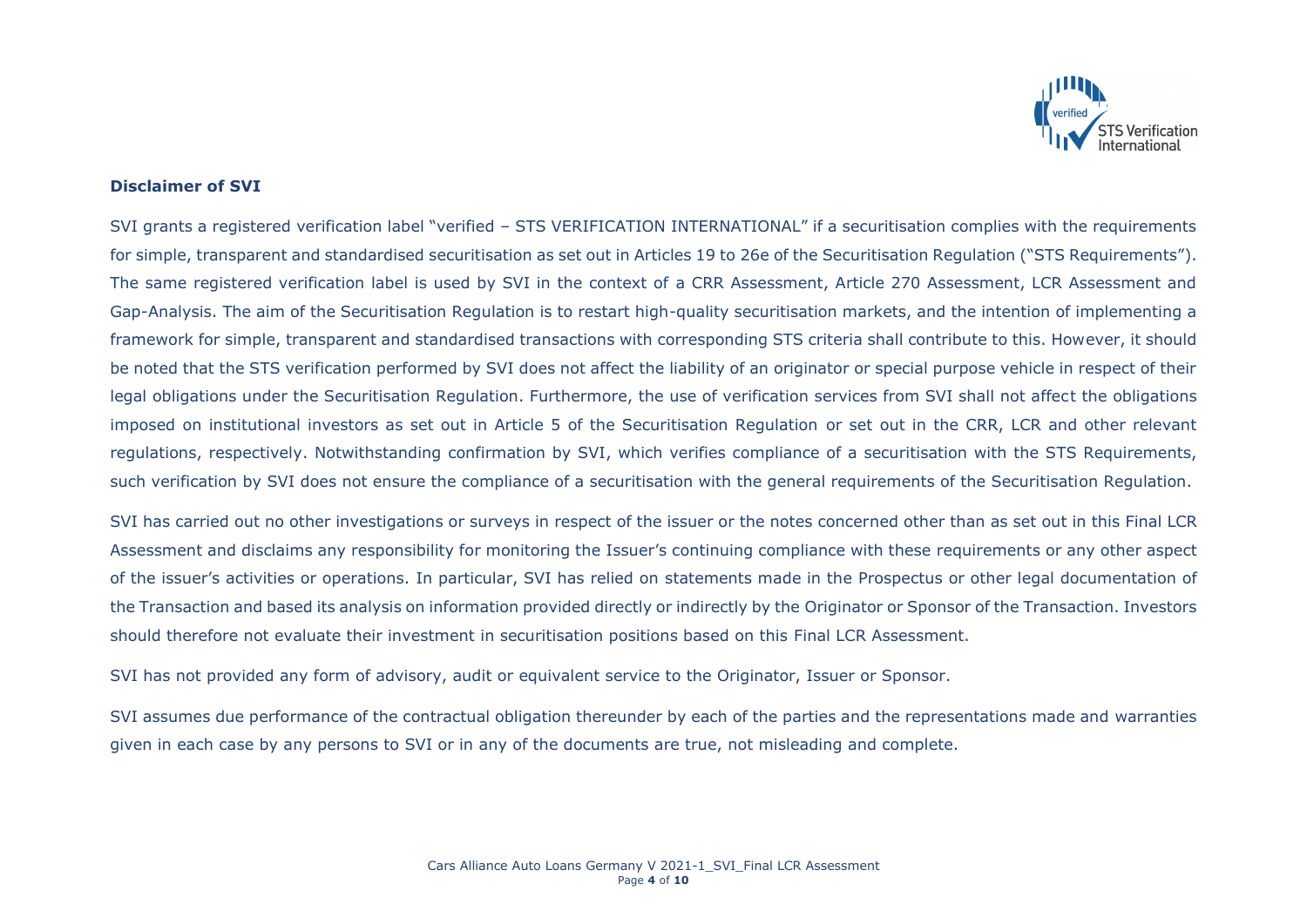

#### **LIST OF ABBREVIATIONS/DEFINITIONS**

Note: For any other term used in this Final LCR Assessment in capital spelling, please refer to the defined terms in the section "GLOSSARY OF TERMS" in the Prospectus.

| <b>BaFin</b>                     | Bundesanstalt für Finanzdienstleistungsaufsicht (German Federal Financial Supervisory Authority)                                                                                                                                                                                                                               |
|----------------------------------|--------------------------------------------------------------------------------------------------------------------------------------------------------------------------------------------------------------------------------------------------------------------------------------------------------------------------------|
| <b>CAALG V 2021-1</b>            | CARS ALLIANCE AUTO LOANS GERMANY V 2021-1                                                                                                                                                                                                                                                                                      |
| <b>Closing Date</b>              | 27 October 2021                                                                                                                                                                                                                                                                                                                |
| <b>CMBS</b>                      | <b>Commercial Mortgage-Backed Securitisation</b>                                                                                                                                                                                                                                                                               |
| <b>CRR</b>                       | Regulation (EU) 2017/2401 dated 12 December 2017, amending Regulation (EU) No 575/2013 on prudential requirements for<br>credit institutions and investment firms, as amended by Regulation (EU) 2021/558 of 31 March 2021                                                                                                     |
| <b>DBRS</b>                      | <b>DBRS Ratings Limited</b>                                                                                                                                                                                                                                                                                                    |
| Due Diligence Presentation       | Due Diligence Presentation dated January 2021                                                                                                                                                                                                                                                                                  |
| <b>EBA</b>                       | European Banking Authority                                                                                                                                                                                                                                                                                                     |
| <b>EBA Guidelines</b>            | Final Report on Guidelines on the STS criteria for non-ABCP securitisation, as published by EBA on 12 December 2018                                                                                                                                                                                                            |
| <b>ECAI</b>                      | External credit assessment institution                                                                                                                                                                                                                                                                                         |
| <b>ESMA</b>                      | European Securities Markets Authority                                                                                                                                                                                                                                                                                          |
| <b>Final Verification Report</b> | Final Verification Report prepared by SVI in respect of the Transaction                                                                                                                                                                                                                                                        |
| <b>HQLA</b>                      | <b>High Quality Liguid Assets</b>                                                                                                                                                                                                                                                                                              |
| Issuer                           | CARS ALLIANCE AUTO LOANS GERMANY V 2021-1                                                                                                                                                                                                                                                                                      |
| <b>LCR</b>                       | Delegated Regulation (EU) 2018/1620 on liquidity coverage requirement for credit institutions dated 13 July 2018, amending<br>Delegated Regulation (EU) 2015/61 to supplement Regulation (EU) No 575/2013 of the European Parliament and the Council<br>with regard to liquidity coverage requirements for Credit Institutions |
| <b>Level 2B Securitisations</b>  | Asset-backed securities as referred to in Article 12(1)(a) of the LCR that fulfil the requirements of Article 13 of the LCR                                                                                                                                                                                                    |
| Moody's                          | Moody's Investors Service Limited                                                                                                                                                                                                                                                                                              |
| <b>MRTA</b>                      | Master Receivables Transfer Agreement                                                                                                                                                                                                                                                                                          |
| Originator                       | RCI Banque S.A., Niederlassung Deutschland                                                                                                                                                                                                                                                                                     |
| Prospectus                       | Prospectus dated 27 October 2021                                                                                                                                                                                                                                                                                               |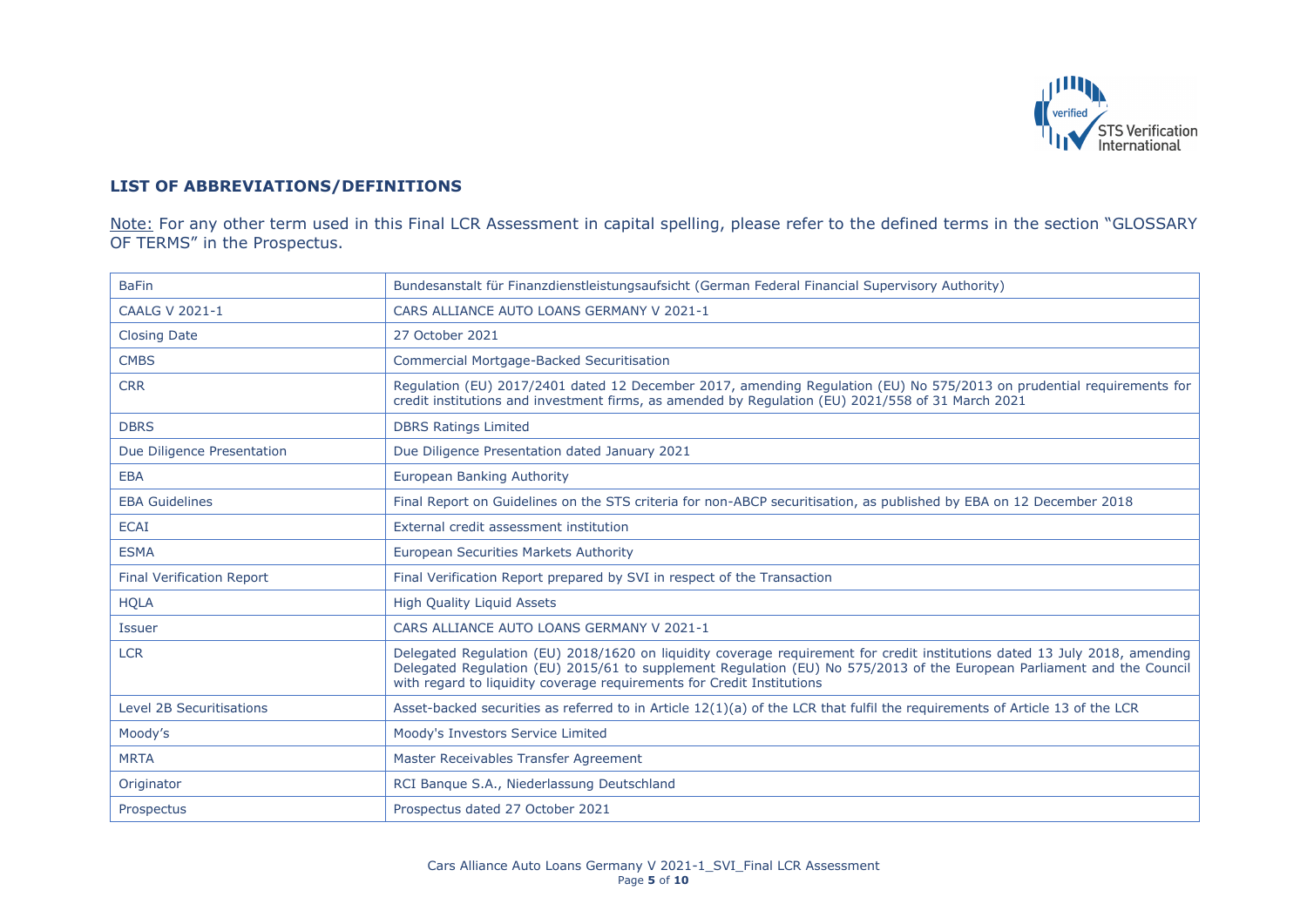

| <b>RCI Banque</b>         | RCI Banque S.A., Niederlassung Deutschland                                                                                                                                                                                                                                                                                                                                                                                        |
|---------------------------|-----------------------------------------------------------------------------------------------------------------------------------------------------------------------------------------------------------------------------------------------------------------------------------------------------------------------------------------------------------------------------------------------------------------------------------|
| <b>RMBS</b>               | Residential Mortgage-Backed Securitisation                                                                                                                                                                                                                                                                                                                                                                                        |
| RTS on Homogeneity        | Commission Delegated Regulation (EU) 2019/1851 dated 28 May 2019 supplementing the Securitisation Regulation with regard<br>to regulatory technical standards on the homogeneity of the underlying exposures in securitisation                                                                                                                                                                                                    |
| Securitisation Regulation | Regulation (EU) 2017/2402 of the European Parliament and of the Council of 12 December 2017 laying down a general<br>framework for securitisation and creating a specific framework for simple, transparent and standardised securitisation, and<br>amending Directives 2009/65/EC, 2009/138/EC and 2011/61/EU and Regulations (EC) No 1060/2009 and (EU) No 648/2012,<br>as amended by Regulation (EU) 2021/557 of 31 March 2021 |
| Seller                    | RCI Bangue S.A., Niederlassung Deutschland                                                                                                                                                                                                                                                                                                                                                                                        |
| Servicer                  | RCI Banque S.A., Niederlassung Deutschland                                                                                                                                                                                                                                                                                                                                                                                        |
| <b>SPV</b>                | Special Purpose Vehicle or Issuer                                                                                                                                                                                                                                                                                                                                                                                                 |
| <b>STS Criteria</b>       | Articles 18-26 of the Securitisation Regulation, setting out criteria for simple, transparent and standardised securitisations                                                                                                                                                                                                                                                                                                    |
| <b>Transaction</b>        | The securitisation of auto loan receivables involving CARS ALLIANCE AUTO LOANS GERMANY V 2021-1 as Issuer                                                                                                                                                                                                                                                                                                                         |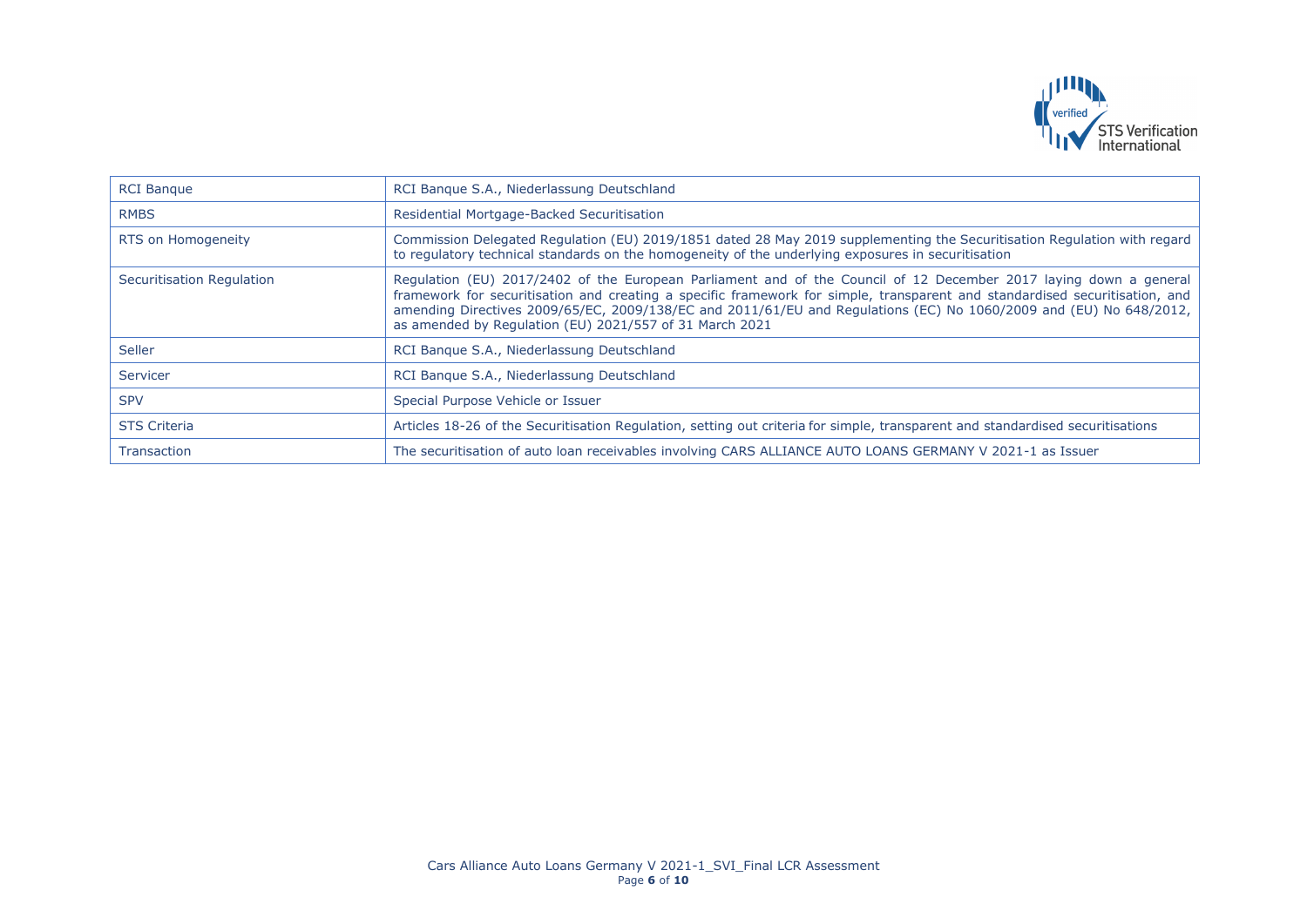

| # | <b>Criterion Article 13,</b><br>Paragraph 1 of the LCR                                                            | <b>LCR Assessment</b>                                                                                                                                                                                                                                                                                                                                                                                                                                                                                                       |
|---|-------------------------------------------------------------------------------------------------------------------|-----------------------------------------------------------------------------------------------------------------------------------------------------------------------------------------------------------------------------------------------------------------------------------------------------------------------------------------------------------------------------------------------------------------------------------------------------------------------------------------------------------------------------|
|   | Qualification of the securitisation<br>position as STS securitisation<br>and fulfilment of additional<br>criteria | Verification Method: Legal (Prospectus) / Regulatory (STS Notification, STS Verification Report)                                                                                                                                                                                                                                                                                                                                                                                                                            |
|   |                                                                                                                   | The Transaction and therefore also the Securitisation Position will be notified according to Article 27 (1) of the Securitisation<br>Regulation by the Originator to ESMA as meeting the requirements of Articles 20 - 22 of the Securitisation Regulation in<br>respect of non-ABCP securitisations, see section "REGULATORY ASPECTS AND OTHER CONSIDERATIONS", subsection "STS<br>Securitisation" in the Prospectus. Please also refer to the Final Verification Report prepared by SVI in respect of the<br>Transaction. |
|   |                                                                                                                   | The additional criteria laid down in paragraph 2 and paragraphs 10 to 13 of Article 13 of the LCR are met, please refer below to<br>$#2 - 8.$                                                                                                                                                                                                                                                                                                                                                                               |

| <b>Criterion Article 13,</b><br>Paragraph 2 (a) of the LCR | <b>LCR Assessment</b>                                                                                                                                                                                                                                                                                                                                                                                                           |
|------------------------------------------------------------|---------------------------------------------------------------------------------------------------------------------------------------------------------------------------------------------------------------------------------------------------------------------------------------------------------------------------------------------------------------------------------------------------------------------------------|
| <b>Credit Rating of the securitisation</b><br>position     | Verification Method: Legal (Prospectus), Due Diligence (Rating report)                                                                                                                                                                                                                                                                                                                                                          |
|                                                            | The Class A Notes to be issued by the Issuer are expected to be assigned a Aaa(sf) and AAA(sf) long-term ratings by Moody's<br>and DBRS, respectively. Both Moody's and DBRS have the status of a nominated ECAI. Hence, the Securitisation Position will be<br>assigned a credit assessment of credit quality step 1 (AAA or equivalent) by a nominated ECAI in accordance with Article 264 of<br>Regulation (EU) No 575/2013. |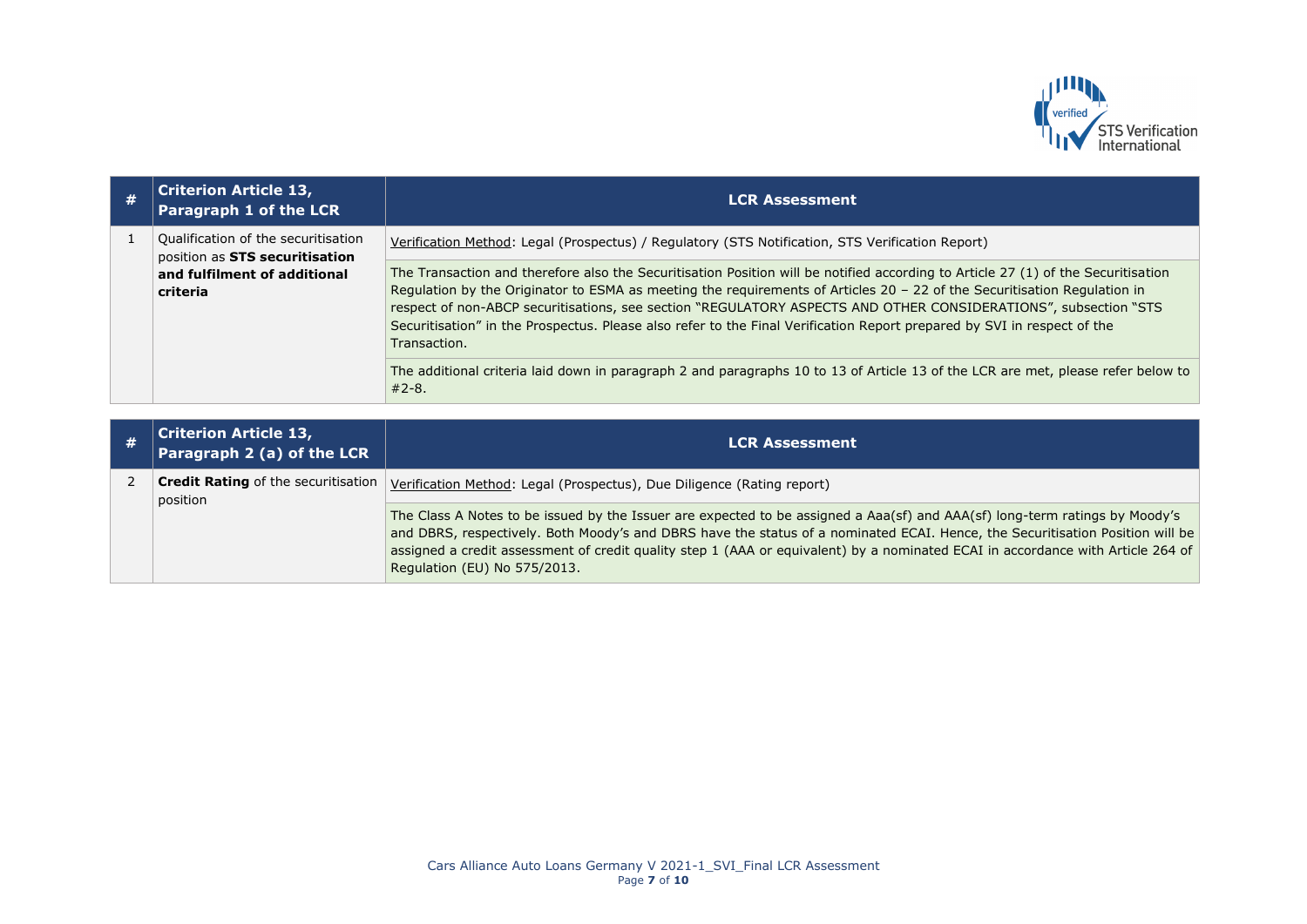

| # | <b>Criterion Article 13,</b><br>Paragraph 2 (b) of the LCR | <b>LCR Assessment</b>                                                                                                                                                                                                                                                                                                                                                                                                                                                                                                                                                                                                                                                                                                                                                                                     |
|---|------------------------------------------------------------|-----------------------------------------------------------------------------------------------------------------------------------------------------------------------------------------------------------------------------------------------------------------------------------------------------------------------------------------------------------------------------------------------------------------------------------------------------------------------------------------------------------------------------------------------------------------------------------------------------------------------------------------------------------------------------------------------------------------------------------------------------------------------------------------------------------|
|   | Most senior tranche of the<br>securitisation               | Verification Method: Legal (Prospectus)                                                                                                                                                                                                                                                                                                                                                                                                                                                                                                                                                                                                                                                                                                                                                                   |
|   |                                                            | The Securitisation Position is the most senior tranche issued by the Issuer under the Transaction and possesses the highest<br>level of seniority at all times during the ongoing life of the Transaction, see section "TERMS AND CONDITIONS OF THE NOTES",<br>of the Prospectus.                                                                                                                                                                                                                                                                                                                                                                                                                                                                                                                         |
|   |                                                            | The Class A Notes represent the most senior tranche given that, following the occurrence of an Accelerated Amortisation Event,<br>the Class A Notes are not subordinated to other tranches (in particular the Class B Notes) of the Transaction in respect of<br>receiving principal and interest payments. The Transaction Documents clearly specify the Priority of Payments (Revolving<br>Period Priority of Payments, Amortisation Period Priority of Payments and Accelerated Amortisation Period Priority of<br>Payments), see section "OPERATION OF THE ISSUER", subsection "Priority of Payments" of the Prospectus, and the event<br>which trigger changes in such Priority of Payments, see definition of "Accelerated Amortisation Event" in section "GLOSSARY OF<br>TERMS" in the Prospectus. |

| <b>Criterion Article 13,</b><br>Paragraph 2 (g) of the LCR | <b>LCR Assessment</b>                                                                                                                                                                                                                                                                                         |
|------------------------------------------------------------|---------------------------------------------------------------------------------------------------------------------------------------------------------------------------------------------------------------------------------------------------------------------------------------------------------------|
| <b>Homogeneity requirements</b>                            | Verification Method: Legal (Offering Circular), Data                                                                                                                                                                                                                                                          |
|                                                            | The Securitisation Position is backed by a pool of homogeneous underlying exposures, which all belong to only one<br>subcategory, namely 'auto loans and leases to borrowers or lessees established or resident in a Member State (Germany)',<br>please refer to Article 13, paragraph 2 (g) (iv) of the LCR. |

| # | Criterion Article 13,<br>Paragraph 10 of the LCR                       | <b>LCR Assessment</b>                                                                                                                                                                                                                                                                                                                                                                                                                                            |
|---|------------------------------------------------------------------------|------------------------------------------------------------------------------------------------------------------------------------------------------------------------------------------------------------------------------------------------------------------------------------------------------------------------------------------------------------------------------------------------------------------------------------------------------------------|
|   | Securitisation position not held by<br>the credit institution or group | Verification Method: Legal (Offering Circular), Due Diligence (explicit confirmation by the originator)                                                                                                                                                                                                                                                                                                                                                          |
|   | company that originated the<br>underlying exposures                    | The underlying exposures have been originated by RCI Banque S.A., Niederlassung Deutschland acting as Originator. For the<br>purpose of compliance with this requirement it is assumed that the credit institution holding the Securitisation Position in its<br>liquidity buffer is not the Originator, any of its subsidiaries, its parent undertaking, a subsidiary of its parent undertaking or any<br>other undertaking closely linked with the Originator. |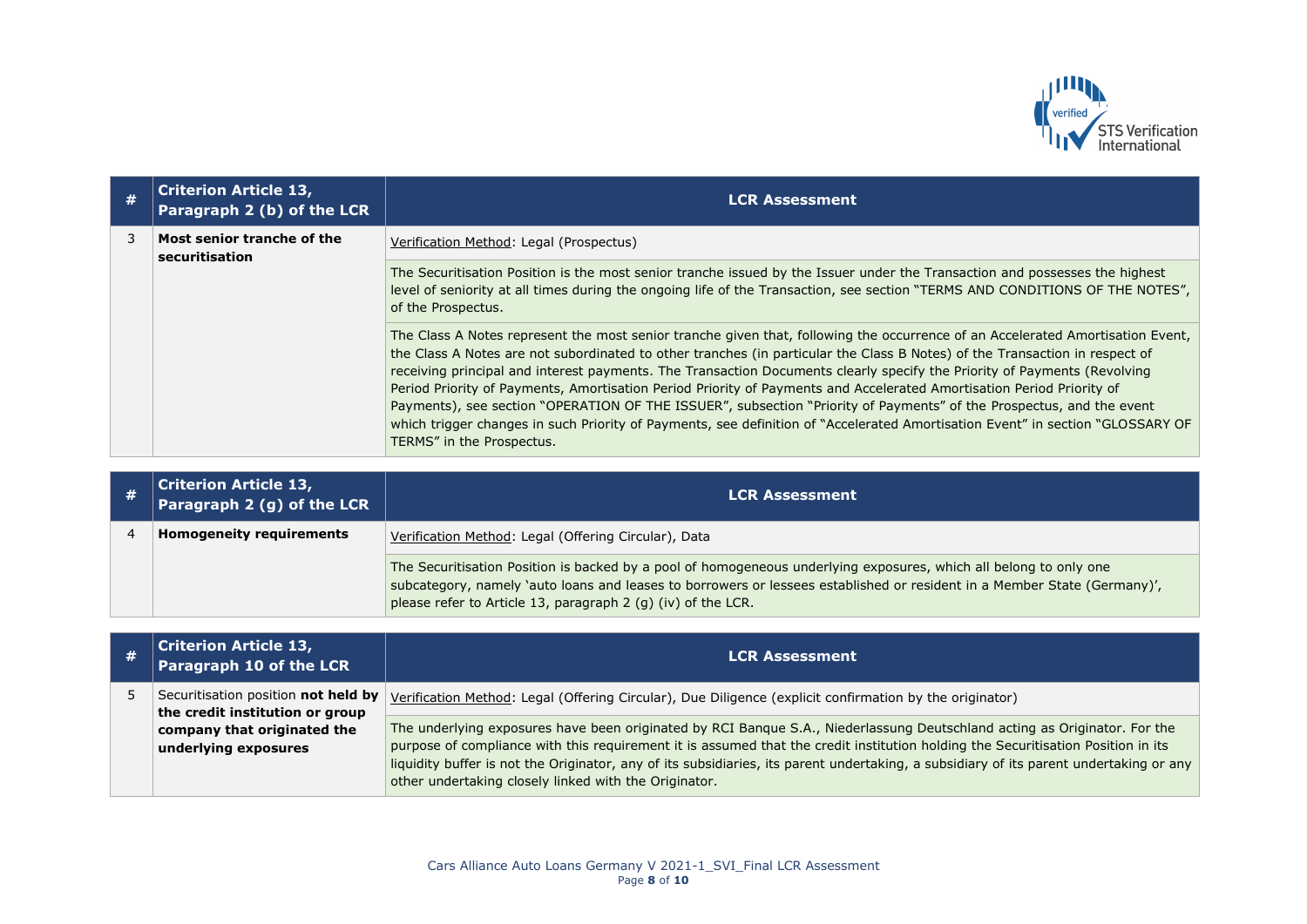

| <b>Criterion Article 13,</b><br>Paragraph 11 of the LCR | <b>LCR Assessment</b>                                                                                                                                                                                        |
|---------------------------------------------------------|--------------------------------------------------------------------------------------------------------------------------------------------------------------------------------------------------------------|
| Requirement regarding Tranche<br><b>Size</b>            | Verification Method: Legal (Offering Circular)                                                                                                                                                               |
|                                                         | The Nominal Amount of the Class A Notes is expected to amount to EUR 900,000,000, hence the issue size of the tranche<br>amount is at least EUR 100 million (or the equivalent amount in domestic currency). |

| # | <b>Criterion Article 13,</b><br>Paragraph 12 of the LCR | <b>LCR Assessment</b>                                                                                                                                                                                                                                                    |
|---|---------------------------------------------------------|--------------------------------------------------------------------------------------------------------------------------------------------------------------------------------------------------------------------------------------------------------------------------|
|   | <b>Average Life of the securitisation</b>               | Requirements regarding Weighted   <u>Verification Method</u> : Legal (Offering Circular), Data (Cashflow Model)                                                                                                                                                          |
|   | position                                                | Under all Prepayment Rate assumptions for the Transaction (0,0% to 20,0%), the remaining weighted average life of the Class<br>A Notes is in each case less than 5 years, see section "WEIGHTED AVERAGE LIVES OF THE LISTED NOTES AND ASSUMPTIONS"<br>of the Prospectus. |

|   | <b>Criterion Article 13,</b><br>Paragraph 13 of the LCR | <b>LCR Assessment</b>                                                                                                                                                                                                                                                                                                                                                                                                                                                                                    |
|---|---------------------------------------------------------|----------------------------------------------------------------------------------------------------------------------------------------------------------------------------------------------------------------------------------------------------------------------------------------------------------------------------------------------------------------------------------------------------------------------------------------------------------------------------------------------------------|
| 8 | Requirements regarding the<br><b>Originator</b>         | Verification Method: Legal (Offering Circular), Due Diligence (explicit confirmation by originator)                                                                                                                                                                                                                                                                                                                                                                                                      |
|   |                                                         | RCI Banque S.A. Niederlassung Deutschland as the German branch of RCI Banque is a credit institution (as defined in Article<br>4(3) of Regulation (EU) No 575/2013) which is licensed as an établissement de crédit (credit institution) by the ACPR under the<br>French Monetary and Financial Code and which has been notified by the ACPR to the BaFin under section 53b of the German<br>Banking Act (Kreditwesengesetz) and is admitted to conduct banking activities under the German Banking Act. |

|  | $\mid$ Criterion Article 37 of the<br><b>LCR</b>  | <b>LCR Assessment</b>                                                                                                                                                                          |
|--|---------------------------------------------------|------------------------------------------------------------------------------------------------------------------------------------------------------------------------------------------------|
|  | <b>Transitional provisions for</b><br><b>RMBS</b> | Verification Method: Legal (Offering Circular)                                                                                                                                                 |
|  |                                                   | The securitised exposures consist exclusively of auto loan receivables, hence the exceptions for residential mortgages regarding<br>loan-to-value or loan-to-income requirements do not apply. |